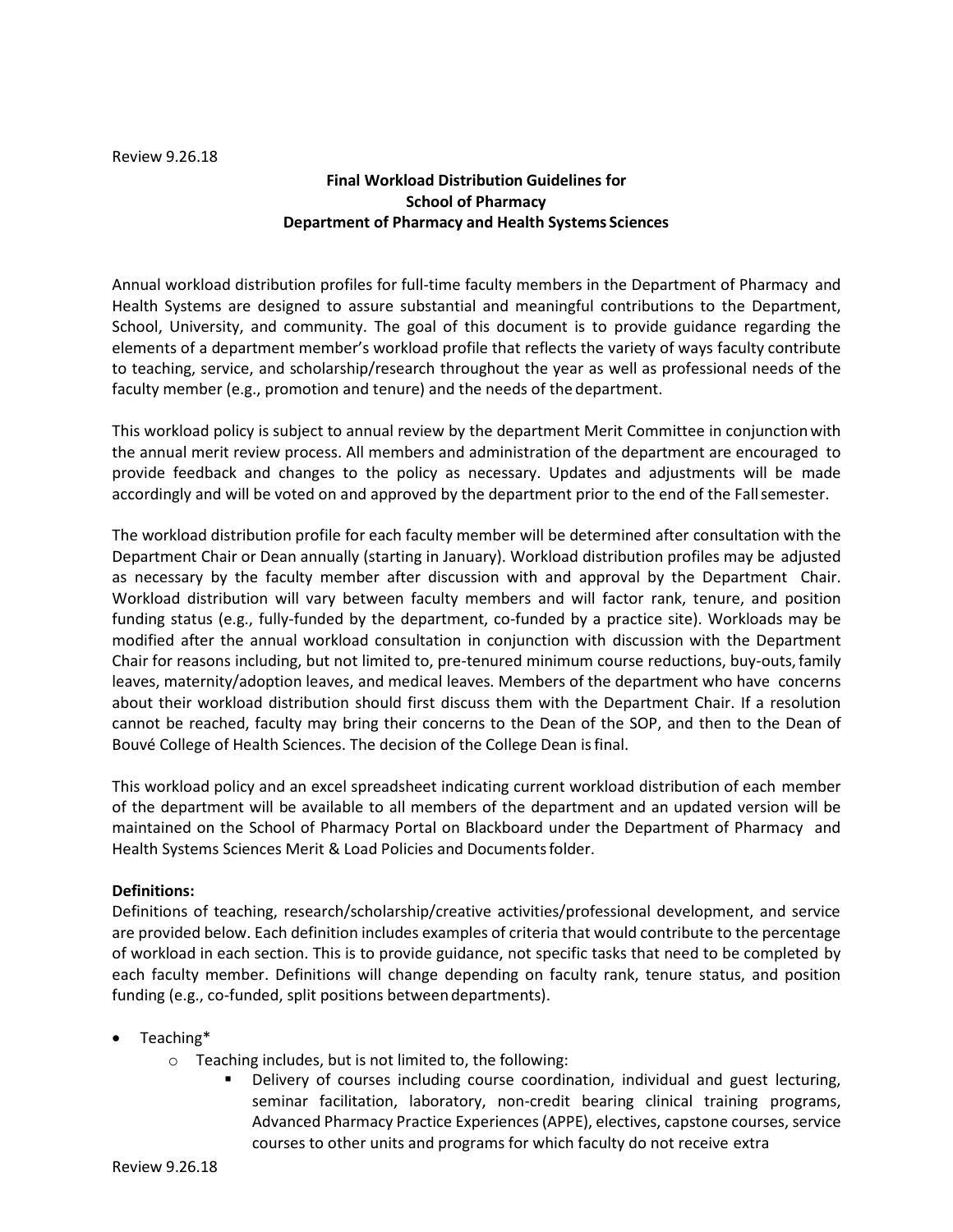- Compensation.
- Supervision of undergraduate and graduate students and post-graduate residents and fellows in clinical settings
- $\circ$  All tenured, tenure-track and non-tenure track faculty must teach a minimum of one course per year
- o Tenured faculty who are not research active will have a minimum 60% teaching workload (approximately 6 courses per year or equivalent)
- o Tenure-track faculty will have a 50% teaching load reduction in their first two years of employment and a 25% teaching load reduction in their third year. Buy-out is possible ifthey have external grant funding as described in the College Externally-funded Research Support Policy, but they must teach a minimum of one course per year.
- $\circ$  The following activities may be considered for a reduction in a faculty member's teaching load at the discretion of the Department Chair or Dean:
	- **Teaching or preparing new course**
	- **Employing innovative teaching methods**
	- **Directed or independent study supervision**
	- **Mentoring or advising students**
	- **•** Directing or supervising students' honors theses
	- Supervising students' independent or mentored research projects
	- **Dissertation service**
- o DPHSS satisfies college and university teaching load requirements through conversion of teaching metrics to student credit hours to better reflect the nature of teaching in the department given the cohort curriculum design, multiple team taught courses and predominance of clinical teaching. The following formula may be utilized: #SH x #students = student credit hours to ensure equity across the department and congruence with college and university expectations.
- $\circ$  To address additional teaching requirements, including experiential teaching (e.g., APPE), course coordination, guest lecturing, laboratory teaching, and student contact hours may be considered by the Department Chair in conjunction with the faculty to make adjustmentsto teaching workload as necessary.

\* Teaching assignment considerations should include class size and type, mode of instruction, and grant buy-outs.

- Research/Scholarship/Professional Development/Creative Activities (Note: level of participation [e.g., poster or platform presentation compared to workshop attendance] will be considered as well as anticipated workload [e.g., anticipated submissions] in yearly Load and Merit review)
	- $\circ$  Publications (e.g., refereed, non-refereed), books, book chapters, abstracts [e.g., poster, paper])
	- o Scholarly work resulting from student/resident/fellow research
	- $\circ$  Creative activity (publications that do not fit under the category above [e.g. newsletters, opeds], CE presentations, platform presentations, performance, exhibition, projects, presentations resulting from student research)
	- $\circ$  Grants (e.g., internal, external, funded, not-funded; emphasis on federal funding applications)
	- $\circ$  Professional development (e.g., workshop attendance, panel participation, professional and continuing education, certifications, fellowships)
	- $\circ$  Forming new and continuing existing research collaborations within and outside of Northeastern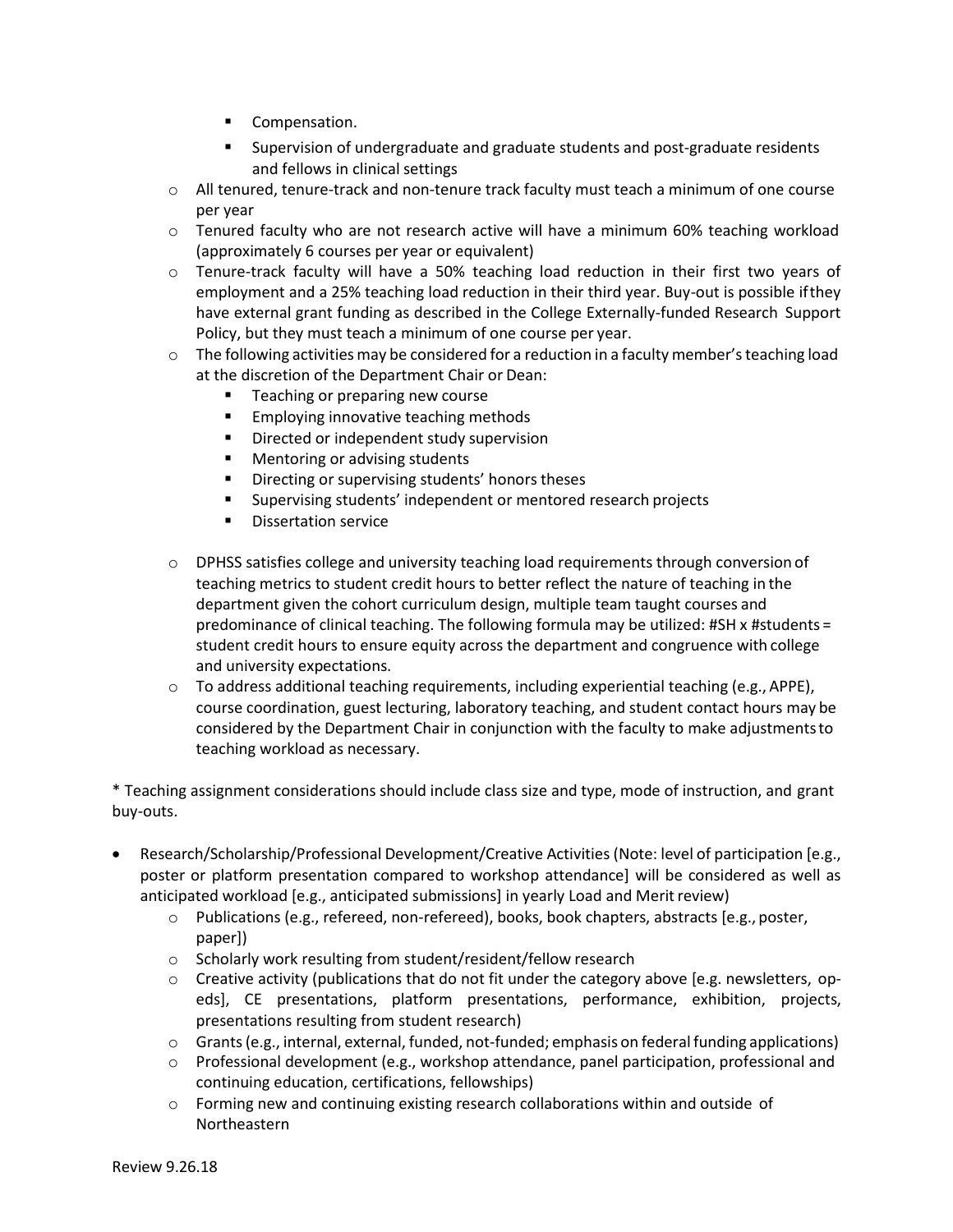- o Research active tenure track or non-tenure track faculty:
	- Must demonstrate a record of scholarly productivity (e.g., peer-reviewed journal articles, patents, successfully-funded grants, discoveries of new knowledge in their area of expertise), at a level that is consistent with expectations for peers and aspirational schools at Research-1 universities
	- If external funding is secured, faculty may negotiate a reduction in their teaching. To obtain a course reduction, faculty must use external funding to buy out of teaching in a manner described in the College Externally-funded Research Support Policy. Buyouts are paid from the faculty member to the college. The department then requests funds from the college needed to support its teaching.
	- Research "buy-out" is limited to no more than three courses per academic year
- Service (Note: leadership within committees [e.g., Chair] will be considered as well as anticipated workload [e.g., strategic planning years, faculty search committees, appointments to ad hoc/task forces] in yearly Load and Merit review)
	- o Department (e.g., Merit, Strategic Planning, Faculty Search, ad hoc committees)
	- $\circ$  School (e.g., committee assignments, advising student organizations, portfolio advising)
	- $\circ$  College (e.g., PhD program committees and service, search committees, committee appointments)
	- o University (e.g., committee appointments)
	- $\circ$  Mentoring faculty (e.g., assigned senior to junior faculty, outside Northeastern mentorship)
	- o Service to discipline/profession (e.g., professional organizations [local, regional, national, international], leadership within professional organizations [e.g., Chair, Secretary, Treasurer], editorial board membership, NIH review committee, other grant agency review committee, journal reviewer, certification examination reviewer/question writing)
	- o Service to community/public (e.g., health fair, brown bag)
	- o Service to clinical/practice site (e.g., institutional committees, reporting, MUEs, P&T responsibilities, provision of patient care, patient care-related projects)
	- o Academic advising (e.g., undergraduate, graduate, direct-entry, dissertation committees)
	- o Directing educational programs
	- $\circ$  While valued by the department, school and college, professional and community service may not take the place of service that is needed for the Department, School, College, and University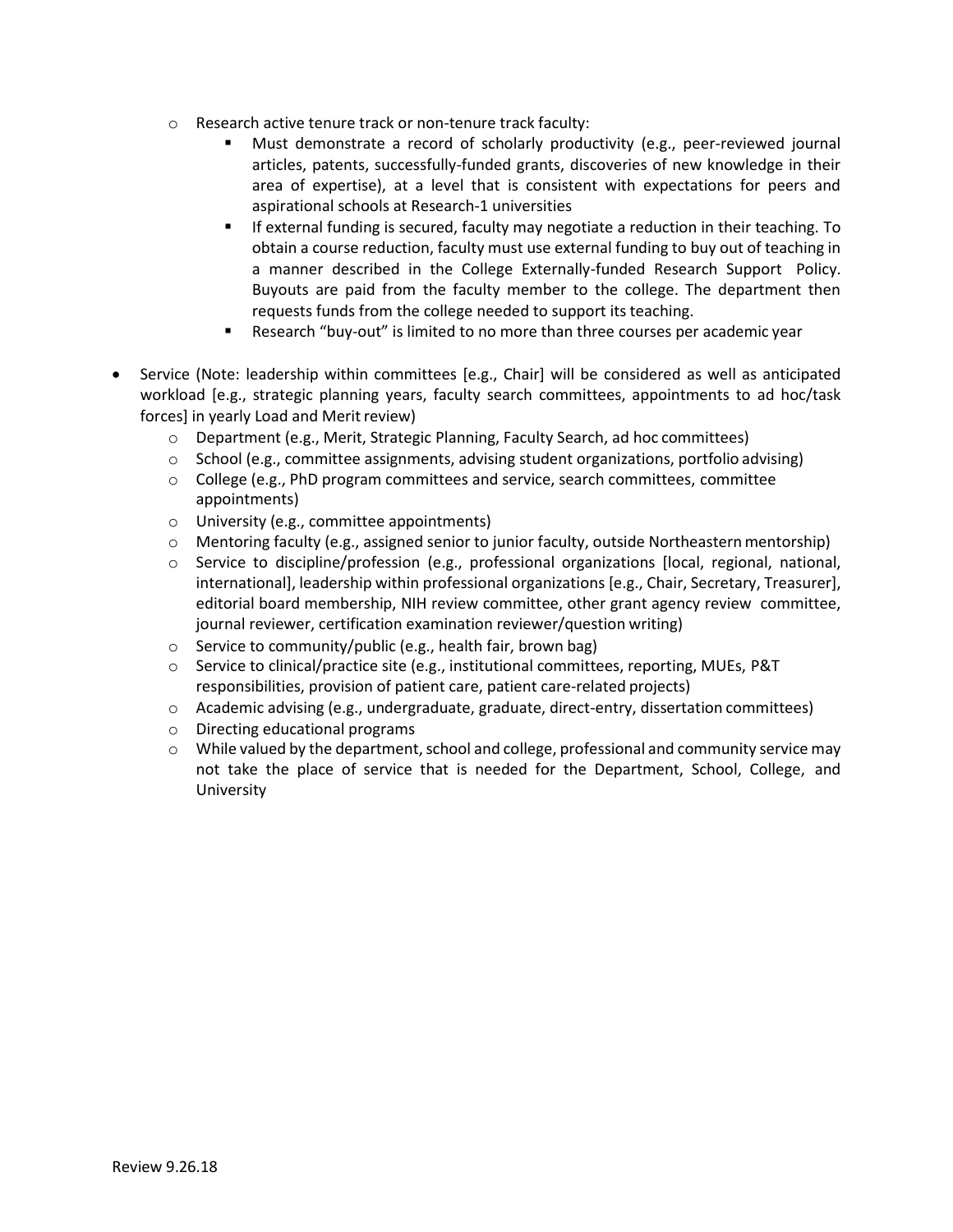### **Workload Distribution Guidelines:**

The Department of Pharmacy and Health Systems Sciences primarily consists of faculty with full time tenure-track, tenured, and non-tenure track faculty. Some faculty maintain clinical practice sites as part of their responsibilities, and may be co-funded by their practice sites, while others receive full funding through the department. Additionally, the department may employ faculty with joint appointments.

*Approximate* distribution for each type of faculty is presented below, but all distributions are subject to annual modification through discussions with and approval by the Department Chair:

| Faculty                          | Teaching (%) | Research/Scholarship/Professional   | Service (%) |
|----------------------------------|--------------|-------------------------------------|-------------|
|                                  |              | Development/Creative activities (%) |             |
| Tenure track                     | 40           | 50                                  | 10          |
| Tenured (research<br>active)     | 40           | 40-50                               | $10 - 20$   |
| Tenured (not research<br>active) | 60           | $10 - 30$                           | $10 - 30$   |
| Non-tenure track                 | 60           | $10 - 30$                           | 10-30       |

Full-time Faculty with 50% or more administrative/service load (e.g., Department Chair, Assistant Dean, Director) are not covered in these guidelines.

### **Joint Appointments and Co-funded Faculty**

- For faculty with joint appointments, workload assignment will come from the unit where tenure resigns. Workload assignment will be done jointly with the other unit's chair and the review of workload expectations across both units.
- For faculty whose salary is co-funded by an external clinical partner, a discussion regarding workload composition will occur collaboratively between the faculty member, Department Chair, and site manager.

#### **Approvals:**

Policy approved by the department: November 8, 2017, posted on SOPBlackboard Next department review date: September 2018 Policy approve by BCHS Dean: 12/21/17: Policy sent to the Provost office: 12/22/17 Policy approved by the Provost: 9/6/18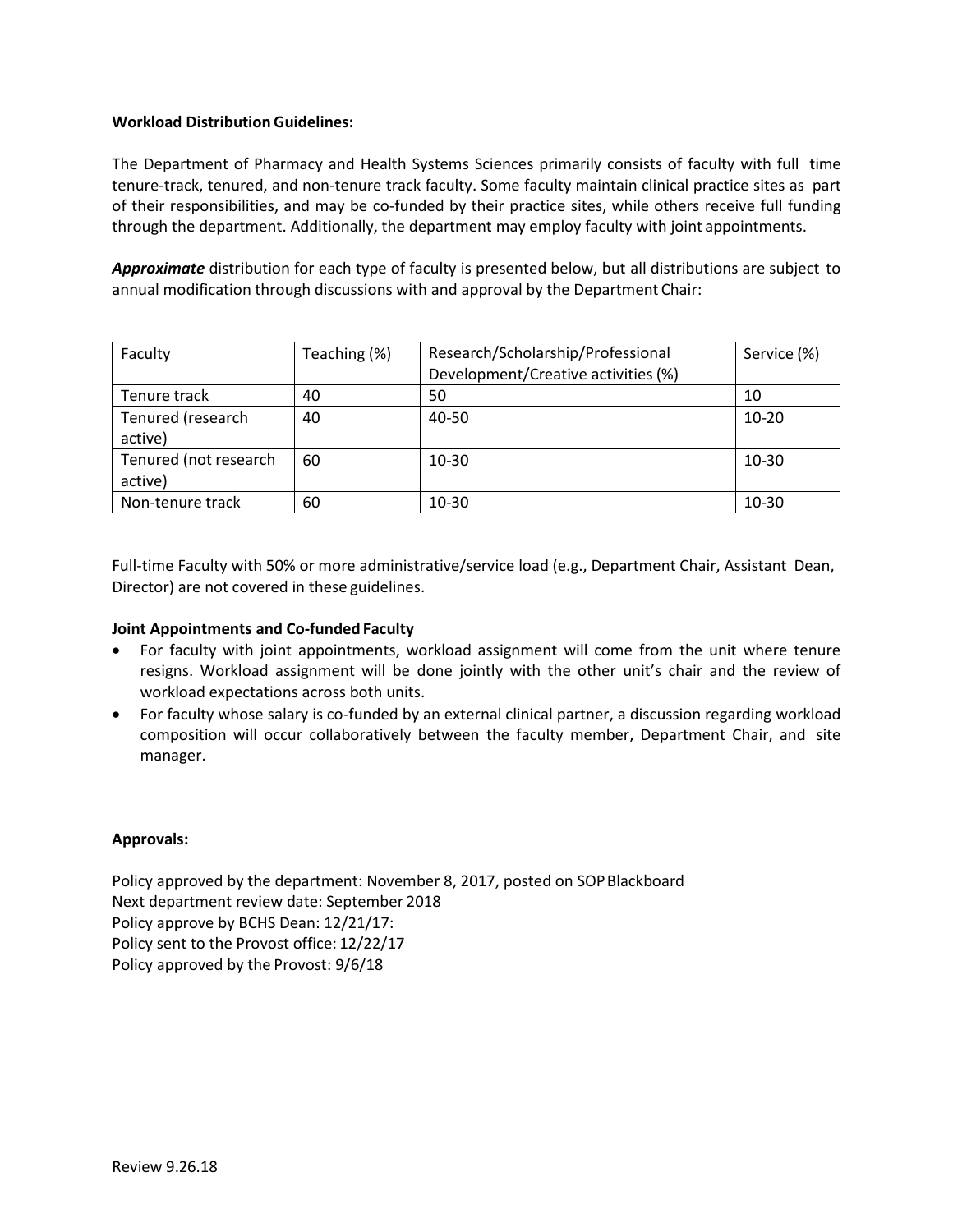# **Department of Pharmacy and Health Systems Sciences Checklist for Unit Workload Policy Documents**

Each unit's chairperson and/or dean should initial each point on the checklist. By doing so, he orshe attests that the full time faculty workload policy document satisfies each of these requirements.

\_bg Document is consistent with published College and University policies.

\_bg Document clearly reflects the goals/aspirations of the unit as these relate to workload.

\_\_bg\_ Document clearly defines the types of activities that constitute each of teaching, research/ scholarship/creative activities/professional development, and service for the unit.

\_bg Document describes the different types of full-time positions in the unit.

bg Document clearly defines the teaching, research/scholarship/creative activities/professional development, and service expectations for the different types of appointments.

\_bg Document describes all unit policies related to workload for full time faculty.

bg Document describes criteria in which workloads may be modified, including pre-tenured minimum course reductions, family leaves, maternity/adoption leaves, and medical leaves.

\_bg Document states how frequently the workload policy document will be reviewed. bg Document indicates where and how the unit's current workload policy document can be found.

\_bg Document indicates where and how the workload assignments for each full time faculty member can be found.

\_bg Document describes the process for faculty to address any concerns with their workload in the unit.

\_bg Document indicates date of approval, any subsequent modifications by the unit, and anticipated date of next review.

\_bg Document indicates date of approval of the unit's dean.

bg Document indicates when it was sent to the Provost's Office to be included in the master list of policies for all units, and date of approval of the provost.

If the unit has one or more faculty with joint appointments in other units:

Review 9.26.18